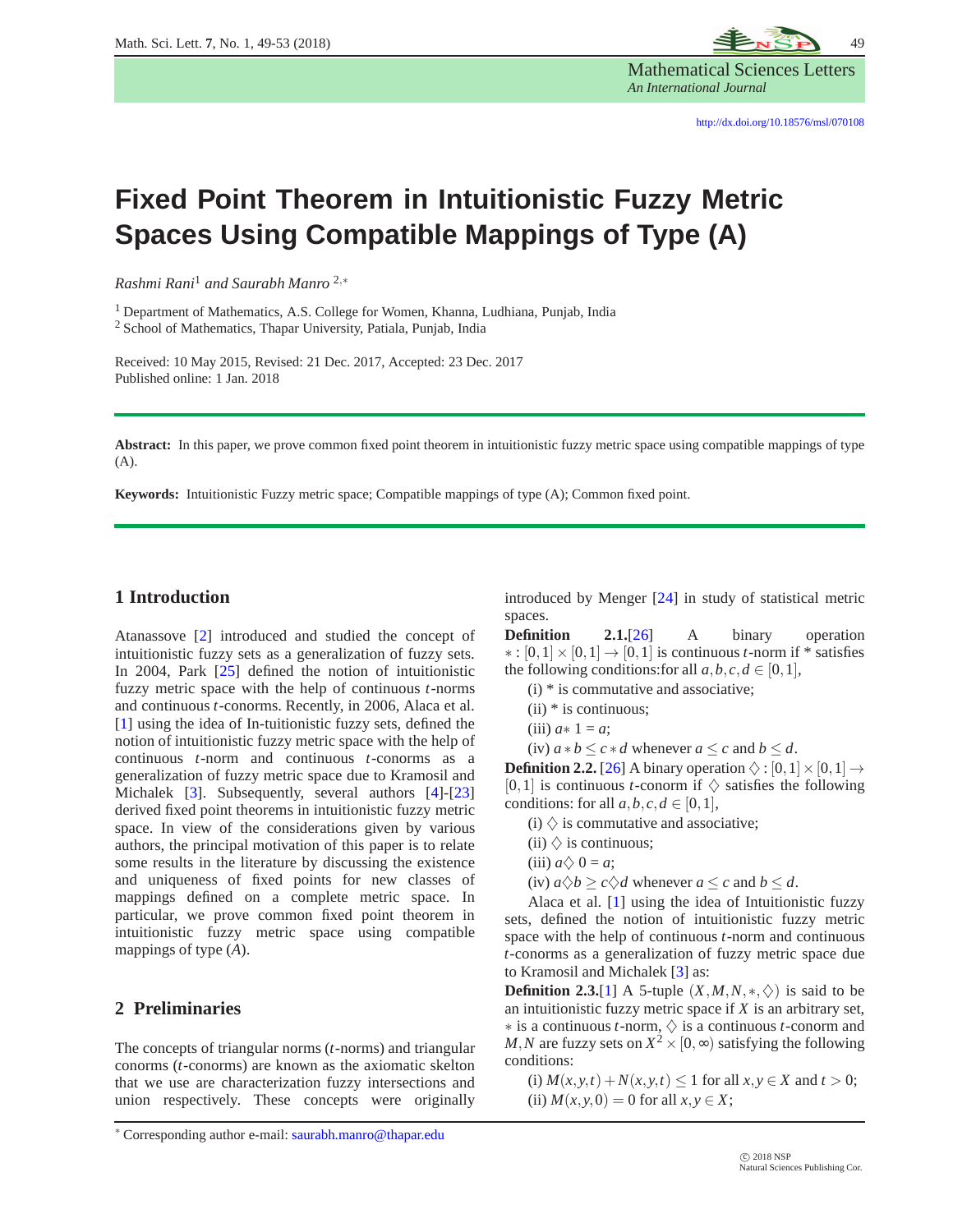(iii)  $M(x, y, t) = 1$  for all  $x, y \in X$  and  $t > 0$  if and only if  $x = y$ ;

(iv)  $M(x, y, t) = M(y, x, t)$  for all  $x, y \in X$  and  $t > 0$ ;

(v) *M*(*x*,*y*,*t*)∗*M*(*y*,*z*,*s*) ≤ *M*(*x*,*z*,*t* +*s*) for all *x*,*y*,*z* ∈*X* and  $s, t > 0$ ;

(vi) for all  $x, y \in X$ ,  $M(x, y,.) : [0, \infty) \to [0, 1]$  is left continuous;

(vii)  $\lim_{t\to\infty}M(x, y, t) = 1$  for all and  $t > 0$ ;

 $(viii) N(x, y, 0) = 1$  for all  $x, y \in X$ ;

(ix)  $N(x, y, t) = 0$  for all  $x, y \in X$  and  $t > 0$  if and only if  $x = y$ ;

 $(X) N(x, y, t) = N(y, x, t)$  for all  $x, y \in X$  and  $t > 0$ ;

 $N(x, y, t) \diamond N(y, z, s) \geq N(x, z, t + s)$  for all  $x, y, z \in X$ and  $s, t > 0$ ;

(xii) for all  $x, y \in X$ ,  $N(x, y, .) : [0, \infty) \to [0, 1]$  is right continuous;

 $(i$ iii)  $\lim_{t\to\infty}N(x, y, t)=0$  for all  $x, y \in X$ .

Then (*M*,*N*) is called an intuitionistic fuzzy metric space on *X*. The functions  $M(x, y, t)$  and  $N(x, y, t)$  denote the degree of nearness and the degree of non-nearness between *x* and *y* w.r.t. *t* respectively.

**Remark 2.1.** Every fuzzy metric space  $(X, M, *)$  is an intuitionistic fuzzy metric space of the form  $(X, M, 1-M, *, \diamondsuit)$  such that *t*-norm \* and *t*-conorm  $\diamondsuit$  are associated as  $x \diamond y = 1 - ((1 - x) * (1 - y))$  for all  $x, y \in X$ . **Remark 2.2.** In intuitionistic fuzzy metric space  $(X, M, N, *, \diamondsuit)$ ,  $M(x, y, .)$  is non-decreasing and  $N(x, y, .)$ is non-increasing, for all  $x, y \in X$ .

Alaca et al.[\[1\]](#page-3-1) introduced the following notions:

**Definition 2.4.** Let  $(X, M, N, *, \diamondsuit)$  be an intuitionistic fuzzy metric space. Then

(a) a sequence  $\{x_n\}$  in *X* is said to be Cauchy sequence if, for all  $t > 0$  and  $p > 0$ ,

 $\lim_{n \to \infty} M(x_{n+p}, x_n, t) = 1$  and  $\lim_{n \to \infty} N(x_{n+p}, x_n, t) =$ 0.

(b) a sequence  $\{x_n\}$  in *X* is said to be convergent to a point  $x \in X$  if, for all  $t > 0$ ,

 $\lim_{n\to\infty}M(x_n,x,t)=1$  and  $\lim_{n\to\infty}N(x_n,x,t)=0$ .

**Definition 2.5.**[\[1\]](#page-3-1) An intuitionistic fuzzy metric space  $(X, M, N, *, \diamondsuit)$  is said to be complete if and only if every Cauchy sequence in *X* is convergent.

**Example 2.1.** Let  $X = \{\frac{1}{n} : n = 1, 2, 3, ...\} \cup \{0\}$  and let \* be the continuous  $t$ -norm and  $\diamondsuit$  be the continuous *t*-conorm defined by  $a * b = ab$  and  $a \diamond b = min\{1, a+b\}$ respectively, for all  $a, b \in [0, 1]$ . For each  $x, y \in X$  and  $t > 0$ , define  $(M,N)$  by  $M(x,y,t) = \frac{t}{t+|x-y|}$  if  $t > 0$ ,  $M(x, y, 0) = 0$  and  $N(x, y, t) = \frac{|x-y|}{t+|x-y|}$  if  $t > 0$ ,  $N(x, y, 0) = 1$ . Clearly,  $(X, M, N, *, \diamondsuit)$  is complete intuitionistic fuzzy metric space.

**Definition 2.6.** A pair of self mappings (*A*,*B*) on an intuitionistic fuzzy metric space  $(X, M, N, *, \diamond)$  is said to be compatible if  $lim_{n\to\infty}M(ABx_n,BAx_n,t) = 1$  and  $\lim_{n\to\infty} N(ABx_n, BAx_n, t) = 0$  for all  $t > 0$ , whenever  $\{x_n\}$ is a sequence in *X* such that  $\lim_{n\to\infty} Ax_n = \lim_{n\to\infty} Bx_n = u$ for some  $u \in X$ .

**Definition 2.7.** A pair of self mappings (*A*,*B*) on an intuitionistic fuzzy metric space  $(X, M, N, *, \diamondsuit)$  is said to be compatible of type (*A*) if  $\lim_{n\to\infty} M(ABx_n, BBx_n, t) = 1$ ,  $\lim_{n\to\infty} N(ABx_n, BBx_n, t) = 0$  and  $\lim_{n\to\infty} M(BAx_n, AAx_n, t)$  $= 1$ ,  $\lim_{n\to\infty} N(BAx_n, AAx_n, t) = 0$  for all  $t > 0$ , whenever  ${x_n}$  is a sequence in *X* such that  $\lim_{n\to\infty} Ax_n$  =  $\lim_{n\to\infty} Bx_n = u$  for some  $u \in X$ .

Alaca [\[1\]](#page-3-1) proved the following results:

**Lemma 2.1.** Let  $(X, M, N, *, \diamondsuit)$  be intuitionistic fuzzy metric space and for all  $x, y \in X, t > 0$  and if for a number  $k > 1$  such that  $M(x, y, kt) \geq M(x, y, t)$  and  $N(x, y, kt) \leq N(x, y, t)$  then  $x = y$ .

**Lemma 2.2.** Let  $(X, M, N, *, \diamondsuit)$  be intuitionistic fuzzy metric space and for all  $x, y \in X, t > 0$  and if for a number  $k > 1$  such that  $M(y_{n+2}, y_{n+1}, t) \geq M(y_{n+1}, y_n, kt)$ ,  $N(y_{n+2}, y_{n+1}, t) \leq N(y_{n+1}, y_n, kt)$ , Then  $\{y_n\}$  is a Cauchy sequence in *X*.

**Lemma 2.3.** Let *A* and *B* be compatible self mappings of type (*A*) on a complete intuitionistic fuzzy metric space  $(X, M, N, *, \diamondsuit)$  with  $a * b = \min\{a, b\}$  and  $a \diamondsuit b = \max$  ${a,b}$  for all  $a,b \in [0,1]$ . If  $Au = Bu$  for some  $u \in X$  then  $ABu = BAu = AAu = BBu$ .

### **3 Main Results**

Now we prove our main result.

**Theorem 3.1.** Let  $(X, M, N, *, \diamondsuit)$  be a complete intuitionistic fuzzy metric space with  $a * b = \min\{a, b\}$ and  $a \diamondsuit b = \max\{a, b\}$  for all  $a, b \in [0, 1]$ . Let  $A, B, S, T, P$ and *Q* be six self-mappings on *X* satisfying the following conditions:

 $(3.1)$   $P(X) \subseteq ST(X), Q(X) \subseteq AB(X);$ 

 $(3.2)$   $AB = BA$ ,  $ST = TS$ ,  $PB = BP$ ,  $QT = TQ$ ;

(3.3) *P* or *AB* is continuous;

(3.4) (*P*,*AB*) and (*Q*,*ST*) are pairs of compatible mappings of type (*A*);

(3.5) there exist  $k \in (0,1)$  such that for every  $x, y \in X$ and  $t > 0$ ,

 $M(Px, Qy, kt) \geq M(ABx, STy, t) * M(Px, ABx, t)$ 

 $M(Qy, STy,t) * M(Px, STy,t)$ 

 $N(Px, Qy, kt) \leq N(ABx, STy, t) \diamondsuit N(Px, ABx, t)$ 

 $\Diamond N(Qy, STy,t) \Diamond N(Px, STy,t).$ 

Then *A*,*B*,*S*,*T*,*P* and *Q* have a unique common fixed point in *X*.

**Proof:** Let  $x_0 \in X$ , from (3.1), there exist  $x_1, x_2 \in X$  such that  $Px_0 = STx_1$ ,  $Qx_1 = ABx_2$ . Inductively, we construct sequences  $\{x_n\}$  and  $\{y_n\}$  in *X* such that  $Px_{2n-2} = STx_{2n-1} = y_{2n-1}$  and  $Qx_{2n-1} = ABx_{2n} = y_{2n}$  for  $n = 1, 2, 3, \ldots$  Take  $x = x_{2n}$  and  $y = x_{2n+1}$  in (3.5), we get *M*(*Px*<sub>2*n*</sub>, *Qx*<sub>2*n*+1</sub>,*kt*) ≥  $M(ABx_{2n}, STx_{2n+1}, t) * M(Px_{2n}, ABx_{2n}, t)$ 

∗ *M*(*Qx*2*n*+1,*STx*2*n*+1,*t*) ∗ *M*(*Px*2*n*,*STx*2*n*+1,*t*)

*M*(*y*<sub>2*n*+1</sub>*,y*<sub>2*n*+2</sub>*,kt*) ≥

 $M(y_{2n}, y_{2n+1}, t) * M(y_{2n+1}, y_{2n}, t)$ 

and

*N*(*Px*<sub>2*n*</sub>, *Qx*<sub>2*n*+1</sub>,*kt*) ≤

∗ *M*(*y*2*n*+2,*y*2*n*+1,*t*) ∗ *M*(*y*2*n*+1,*y*2*n*+2,*t*)

 $M(y_{2n+1}, y_{2n+2}, kt) \geq M(y_{2n}, y_{2n+1}, t) * M(y_{2n+1}, y_{2n+2}, t)$  $M(y_{2n+1}, y_{2n+2}, kt) \geq M(y_{2n}, y_{2n+1}, t)$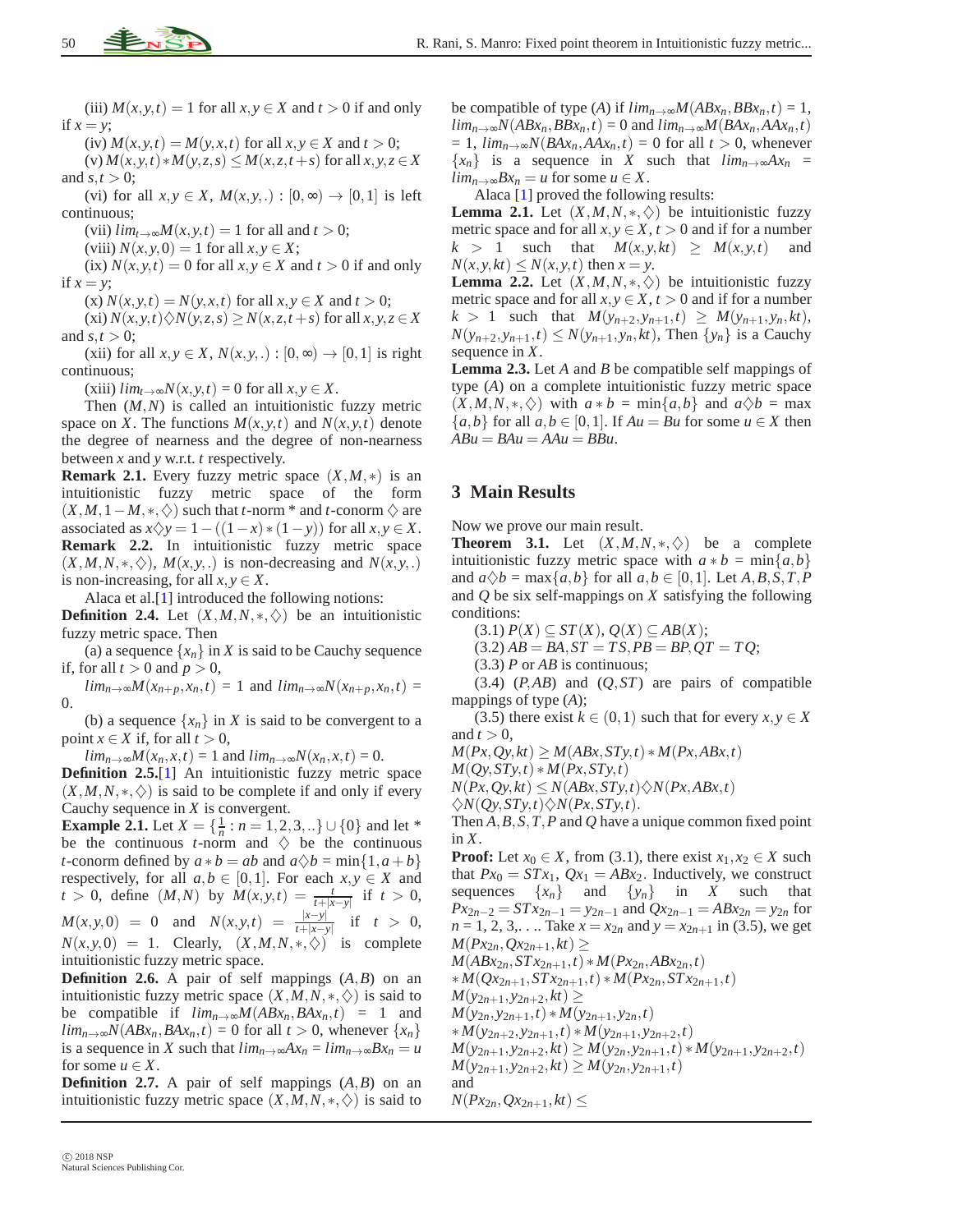$N(ABx_{2n}, STx_{2n+1}, t) \diamondsuit N(Px_{2n}, ABx_{2n}, t)$  $\Diamond N(Qx_{2n+1},STx_{2n+1},t)\Diamond N(Px_{2n},STx_{2n+1},t)$ *N*(*y*<sub>2*n*+1</sub>,*y*<sub>2*n*+2</sub>,*kt*) ≤  $N(y_{2n}, y_{2n+1}, t) \diamond N(y_{2n+1}, y_{2n}, t)$  $\Diamond N(y_{2n+2}, y_{2n+1}, t) \Diamond N(y_{2n+1}, y_{2n+2}, t)$  $N(y_{2n+1}, y_{2n+2}, kt) \leq N(y_{2n}, y_{2n+1}, t) \diamondsuit M(y_{2n+1}, y_{2n+2}, t)$  $N(y_{2n+1}, y_{2n+2}, kt) \leq N(y_{2n}, y_{2n+1}, t).$ Similarly,  $M(y_{2n+2}, y_{2n+3}, kt) \geq M(y_{2n+1}, y_{2n+2}, t)$ and  $N(y_{2n+2}, y_{2n+3}, kt) \leq N(y_{2n+1}, y_{2n+2}, t).$ Thus, we have  $M(y_{n+1}, y_{n+2}, kt) \geq M(y_n, y_{n+1}, t)$ and  $N(y_{n+1}, y_{n+2}, kt) \leq N(y_n, y_{n+1}, t)$ for  $n = 1, 2, 3, \dots$ Therefore, we have  $M(y_n, y_{n+1}, t) \geq M(y_n, y_{n+1}, \frac{t}{q}) \geq M(y_{n-1}, y_n, \frac{t}{q})$  $\frac{t}{q^2}$  $\geq ... \geq M(y_1, y_2, \frac{t}{q^n}) \to 1,$ and  $N(y_n, y_{n+1}, t) \leq N(y_n, y_{n+1}, \frac{t}{q}) \leq N(y_{n-1}, y_n, \frac{t}{q})$  $(\frac{t}{q^2})$ ≤ ... ≤  $N(y_1, y_2, \frac{t}{q^n})$  → 0 when  $n \to \infty$ . For each  $\varepsilon > 0$  and  $t > 0$ , we can choose  $n_0 \in \mathbb{N}$  such that  $M(y_n, y_{n+1}, t) > 1 - \varepsilon$  and  $N(y_n, y_{n+1}, t) < \varepsilon$  for each  $n \geq n_0$ . For  $m, n \in \mathbb{N}$ , we suppose  $m \geq n$ . Then, we have  $M(y_n, y_m, t) \geq M(y_n, y_{n+1}, \frac{t}{m-n})$  $M(y_{n+1}, y_{n+2}, \frac{t}{m-n}) * ... * M(y_{m-1}, y_m, \frac{t}{m-n})$ > ((1−ε) ∗ (1−ε) ∗ ...(*m*−*n*)*times*... ∗ (1−ε))  $>$   $(1-\varepsilon)$ , and  $N(y_n, y_m, t) \leq N(y_n, y_{n+1}, \frac{t}{m-n})\diamondsuit$  $N(y_{n+1}, y_{n+2}, \frac{t}{m-n}) \diamondsuit ... \diamondsuit N(y_{m-1}, y_m, \frac{t}{m-n})$  $< ((\varepsilon) \diamondsuit (\varepsilon) \diamondsuit ... (m-n)$ *times*... $\diamondsuit (\varepsilon))$  $\leq$  ( $\varepsilon$ ).  $M(y_n, y_m, t) > (1 - \varepsilon), N(y_n, y_m, t) < \varepsilon.$ Hence  $\{y_n\}$  is a Cauchy sequence in *X*. As *X* is complete,  ${y_n}$  converges to some point  $z \in X$ . Also, its subsequences converges to this point  $z \in X$ , i.e.  ${Qx_{2n+1}} \rightarrow z$ ,  ${STx_{2n+1}} \rightarrow z$ ,  ${Px_{2n}} \rightarrow z$ ,  ${ABx_{2n}} \rightarrow z.$ Suppose *AB* is continuous, therefore, we have  ${ABABx_{2n}} \rightarrow ABz$ ,  ${ABPx_{2n}} \rightarrow ABz$ . As  $(P, AB)$  is compatible pair of type (*A*), we have  $\{PABx_{2n}\}\rightarrow ABz$ . Take  $x = ABx_{2n}$ ,  $y = x_{2n+1}$  in (3.5), we get *M*(*PABx*<sub>2*n*</sub>, *Qx*<sub>2*n*+1</sub>,*kt*) ≥  $M(ABABx_{2n}, STx_{2n+1}, t) * M(PABx_{2n}, ABABx_{2n}, t)$  $* M(Qx_{2n+1}, STx_{2n+1}, t) * M(PABx_{2n}, STx_{2n+1}, t),$ as  $n \to \infty$  $M(ABz, z, kt) \geq$  $M(ABz, z, t) * M(ABz, ABz, t) * M(z, z, t) * M(ABz, z, t)$  $M(ABz, z, kt) \geq M(ABz, z, t)$  and *N*(*PABx*<sub>2*n*</sub>, *Qx*<sub>2*n*+1</sub>,*kt*) ≤  $N(ABABx_{2n}, STx_{2n+1}, t) \diamondsuit N(PABx_{2n}, ABABx_{2n}, t)$  $\Diamond N(Qx_{2n+1},STx_{2n+1},t)\Diamond N(PABx_{2n},STx_{2n+1},t)$ 

as  $n \to \infty$  $N(ABz, z, kt) \leq$  $N(ABz, z, t) \diamondsuit N(ABz, ABz, t) \diamondsuit$  $N(z, z, t) \diamondsuit N(ABz, z, t)$  $N(ABz, z, kt) \leq N(ABz, z, t)$ . By Lemma 2.1,  $ABz = z$ . Next, we show that  $Pz = z$ . Put  $x = z$  and  $y = x_{2n}$  in (3.5), we get  $M(P_{Z}, Qx_{2n}, kt) \geq M(AB_{Z}, STx_{2n}, t)$ ∗ *M*(*Pz*,*ABz*,*t*) ∗ *M*(*Qx*2*n*,*STx*2*n*,*t*) ∗ *M*(*Pz*,*STx*2*n*,*t*) as  $n \to \infty$ , *M*(*Pz*,*z*,*kt*) ≥ *M*(*z*,*z*,*t*)  $*$  $M(Pz, z, t) * M(z, z, t) * M(Pz, z, t)$  $M(Pz, z, kt) \geq M(Pz, z, t)$ and  $N(P_z, Q_{x2n}, kt)$  <  $N(ABz, STx_{2n}, t) \diamondsuit N(Pz, ABz, t)$  $\Diamond N(Qx_{2n},STx_{2n},t)\Diamond N(Pz,STx_{2n},t)$ as  $n \rightarrow \infty$ ,  $N(P_{z_1}, z, kt) \leq N(z_1, z, t)$  $\Diamond N(Pz, z, t) \Diamond N(z, z, t) \Diamond N(Pz, z, t)$  $N(Pz, z, kt) \leq N(Pz, z, t).$ Therefore,  $ABz = z = Pz$ . Now, we show that  $Bz = z$ . Put  $x = Bz$  and  $y = x_{2n-1}$  in (3.5), we get  $M(PBz, Qx_{2n-1}, kt) \geq$ *M*(*ABBz*,*STx*2*n*−1,*t*) ∗ *M*(*PBz*,*ABBz*,*t*) ∗ *M*(*Qx*2*n*−1,*STx*2*n*−1,*t*) ∗ *M*(*PBz*,*STx*2*n*−1,*t*) and  $N(PBz, Qx_{2n-1}, kt) \leq$ *N*(*ABBz*,*STx*2*n*−1,*t*)♦*N*(*PBz*,*ABBz*,*t*)  $\Diamond N(Qx_{2n-1},STx_{2n-1},t)\Diamond N(PBz,STx_{2n-1},t).$ <br>As  $BP = PB$  and  $AB = BA$ , As  $BP = PB$  and  $AB = BA$ , so that  $P(Bz) = (PB)z = BPz = BPz$  and  $P(Bz) = (PB)z = BPz = Bz$  and  $(AB)(Bz) = (BA)(Bz) = B(AB)z = Bz$ . Taking,  $n \to \infty$ , we get  $M(Bz, z, kt) \geq$  $M(Bz, z, t) * M(Bz, Bz, t) * M(z, z, t) * M(Bz, z, t)$  $M(Bz, z, kt) \geq M(Bz, z, t)$ and  $N(Bz, z, kt) \leq$  $N(Bz, z, t) \diamondsuit N(Bz, Bz, t) \diamondsuit$  $N(z, z, t) \diamondsuit N(Bz, z, t)$  $N(Bz, z, kt) \leq N(Bz, z, t).$ Therefore, by using Lemma 2.1, we get  $Bz = z$  and also we have,  $ABz = z$ . Therefore,  $Az = Bz = Pz = z$ . As  $P(X) \subseteq \text{ST}(X)$ , there exist  $u \in X$  such that  $z = Pz = \text{ST}u$ . Putting,  $x = x_{2n}$ ,  $y = u$  in (3.5), we get  $M(Px_{2n}, Qu,kt) \geq$  $M(ABx_{2n},STu,t) * M(Px_{2n},ABx_{2n},t) *$  $M(Qu, STu,t) * M(Px_{2n},STu,t)$ taking,  $n \rightarrow \infty$ ,  $M(z, Qu,kt) \geq$  $M(z, z, t) * M(z, z, t) * M(Qu, z, t) * M(z, z, t)$  $M(z, Qu,kt) > M(z, Qu, t)$ and  $N(Px_{2n}, Qu,kt) \leq$  $N(ABx_{2n},STu,t)\diamondsuit N(Px_{2n},ABx_{2n},t)\diamondsuit$  $N(Qu, STu,t) \diamondsuit N(Px_{2n},STu,t)$ taking,  $n \rightarrow \infty$ ,  $N(z, Qu, kt) \leq$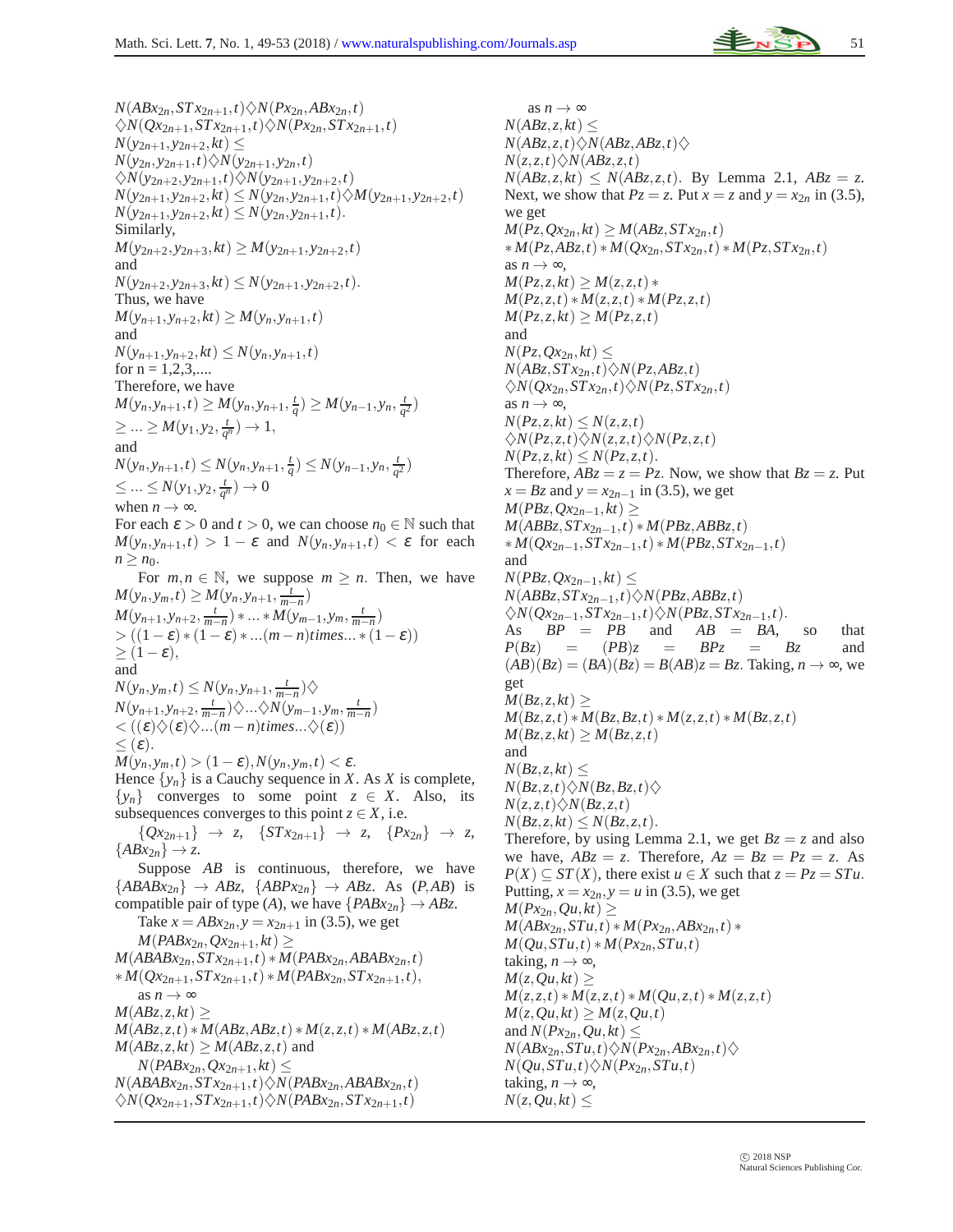$N(z, z, t) \diamondsuit N(z, z, t) \diamondsuit N(Qu, z, t)$  $\Diamond N(z,z,t)$  $N(z, Qu,kt) \leq N(z, Qu, t).$ By using Lemma 2.1, we get  $Qu = z$ . Hence,  $STu = z = Qu$ . Since  $(Q, ST)$  is compatible pair of type (*A*), therefore, by Lemma, we have  $QSTu = STQu$ . Therefore,  $Qz = STz$ . Now, we show that  $Qz = z$ . Take  $x = x_{2n}$ ,  $y = z$  in (3.5), we get  $M(Px_{2n}, Qz, kt) \geq M(ABx_{2n}, STz, t) * M(Px_{2n}, ABx_{2n}, t)$  $M(Qz, STz,t) * M(Px_{2n}, STz,t)$ taking,  $n \rightarrow \infty$ ,  $M(z, Qz, kt)$   $\geq$  $M(z, Qz, t) * M(z, z, t) * M(Qz, Qz, t) * M(z, Qz, t)$  $M(z, Qz, kt) \geq M(z, Qz, t)$ and  $N(Px_{2n}, Qz, kt) \leq N(ABx_{2n}, STz, t) \diamondsuit N(Px_{2n}, ABx_{2n}, t)$  $\Diamond N(Qz, STz,t) \Diamond N(Px_{2n}, STz,t)$ taking,  $n \rightarrow \infty$ ,  $N(z, Qz, kt) \geq N(z, Qz, t) \diamondsuit N(z, z, t)$  $\Diamond N(Qz, Qz, t) \Diamond M(z, Qz, t)$  $N(z, Qz, kt) \geq N(z, Qz, t).$ Therefore, by using Lemma 2.1,  $Qz = z$ . As  $QT = TQ, ST = TS$ , we have  $QTz = TQz = Tz$  and  $STTz = TSTz = TQz = Tz$ . Next, we claim that  $Tz = z$ . For this, take  $x = x_{2n}$ ,  $y = Tz$  in (3.5), we get  $M(Px_{2n}, QTz,kt)$  ≥  $M(ABx_{2n},STTz,t) * M(Px_{2n},ABx_{2n},t)$ ∗ *M*(*QTz*,*ST Tz*,*t*) ∗ *M*(*Px*2*n*,*STT z*,*t*) as *n* → ∞, *M*(*z*,*Tz*,*kt*) ≥ *M*(*z*,*Tz*,*t*) ∗ *M*(*z*,*z*,*t*)  $M(Tz, Tz,t) * M(z, Tz,t)$  $M(z, Tz, kt) \geq M(z, Tz, t)$ and  $N(Px_{2n}, QTz,kt) \leq N(ABx_{2n},STTz,t) \diamondsuit N(Px_{2n},ABx_{2n},t)$  $\Diamond N(QT_z,STT_z,t)\Diamond N(Px_{2n},STT_z,t)$ 

as  $n \to \infty$ ,

$$
N(z, Tz, kt) \leq N(z, Tz, t) \diamondsuit N(z, z, t)
$$
  
\n
$$
\diamondsuit N(Tz, Tz, t) \diamondsuit N(z, Tz, t)
$$
  
\n
$$
N(z, Tz, kt) \leq N(z, Tz, t)
$$

therefore, by Lemma 2.1, we get  $Tz = z$ . As  $STz = Qz = z = Tz$ . This gives  $Sz = z$ . Hence,  $Az = Bz = Pz = Qz = Sz = Tz = z$ . Hence, *z* is a common fixed point of *A*,*B*,*S*,*T*,*P* and *Q*. The proof is similar *P* is continuous.

For uniqueness: Let *u* is another fixed point of  $A, B, S, T, P$  and *Q*. Therefore, take  $x = z$  and  $y = u$  in (3.5), we get  $M(P_{\mathcal{Z}}, Qu,kt) \geq M(AB_{\mathcal{Z}},STu,t) * M(P_{\mathcal{Z}},AB_{\mathcal{Z}},t)$ ∗ *M*(*Qu*,*STu*,*t*) ∗ *M*(*Pz*,*STu*,*t*)  $M(z, u, kt) \geq M(z, u, t) * M(z, z, t)$ ∗ *M*(*u*,*u*,*t*) ∗ *M*(*z*,*u*,*t*)  $M(z, u, kt) \geq M(z, u, t)$  and  $N(Pz, Qu, kt) \leq N(ABz, STu, t) \diamondsuit N(Pz, ABz, t)$  $\Diamond N(Qu, STu,t) \Diamond N(Pz, STu,t)$  $N(z, u, kt) \leq N(z, u, t) \diamondsuit N(z, z, t)$  $\Diamond N(u, u, t) \Diamond N(z, u, t)$  $N(z, u, kt) \leq N(z, u, t).$ 

By Lemma 2.1, we get  $z = u$ . Hence, z is a unique common fixed point of *A*,*B*,*S*,*T*,*P* and *Q*.

Take  $B = T = I$  ( Identity map), then Theorem 3.1 becomes:

**Corollary 3.1.** Let  $(X, M, N, *, \diamondsuit)$  be a complete intuitionistic fuzzy metric space with  $a * b = \min\{a, b\}$ and  $a \Diamond b = \max\{a, b\}$  for all  $a, b \in [0, 1]$ . Let  $A, S, P$  and  $Q$ be four self-mappings on *X* satisfying following conditions:

 $(3.6)$   $P(X) \subseteq S(X)$ ,  $Q(X) \subseteq A(X)$ ; (3.7) *P* or *A* is continuous;

 $(3.8)$   $(P,A)$  and  $(Q, S)$  are pairs of compatible mappings of type (*A*);

(3.9) there exist  $k \in (0,1)$  such that for every  $x, y \in X$ and  $t > 0$ ,

$$
M(Px, Qy, kt) \ge M(Ax, Sy, t) * M(Px, Ax, t)
$$
  
\n
$$
M(Qy, Sy, t) * M(Px, Qy, kt) \le N(Ax, Sy, t) \diamond N(Px, Ax, t)
$$
  
\n
$$
M(Px, Qy, kt) \le N(Ax, Sy, t) \diamond N(Px, Ax, t)
$$
  
\n
$$
\diamond N(Qy, Sy, t) \diamond N(Px, Sy, t).
$$

Then *A*,*S*,*P* and *Q* have a unique common fixed point in *X*.

### **4 Conclusion**

The present paper extended and generalized various known fixed point theorems in the literature in the setting of fuzzy and intuitionistic fuzzy metric spaces.

#### **Acknowledgements**

The authors are grateful to the anonymous referee for a careful checking of the details and for helpful comments that improved this paper. Second author Dr Saurabh Manro is thankful to the National Board of Higher Mathematics for Post-Doctorate Fellowship.

## <span id="page-3-1"></span>**References**

- [1] C. Alaca, D. Turkoglu and C. Yildiz, Fixed points in Intuitionistic fuzzy metric spaces, Chaos, Solitons and Fractals, 29(2006), 1073–1078.
- <span id="page-3-0"></span>[2] K. Atanassov, Intuitionistic fuzzy sets, Fuzzy Sets and System, 20(1986), 87–96.
- <span id="page-3-2"></span>[3] I. Kramosil and J. Michalek, Fuzzy metric and statistical metric spaces, Kybernetica, 11(1975), 326–334.
- <span id="page-3-3"></span>[4] S. Manro, S. Kumar and S. Singh, Common fixed point theorems in intuitionistic fuzzy metric spaces, Applied Mathematics,1(2010),510–514.
- [5] S. Manro, Some fixed point theorems on expansion type maps in intuitionistic fuzzy metric spaces, ARPN Journal of Systems and Software, 1(8) (2011), 258–262.
- [6] S. Manro, S. S. Bhatia and S. Kumar, Common fixed point theorems for weakly compatible maps satisfying common (E.A.) property in intuitionistic fuzzy metric spaces using implicit relation, Journal of Advanced Studies in Topology, 3(2)(2012), 38–44.